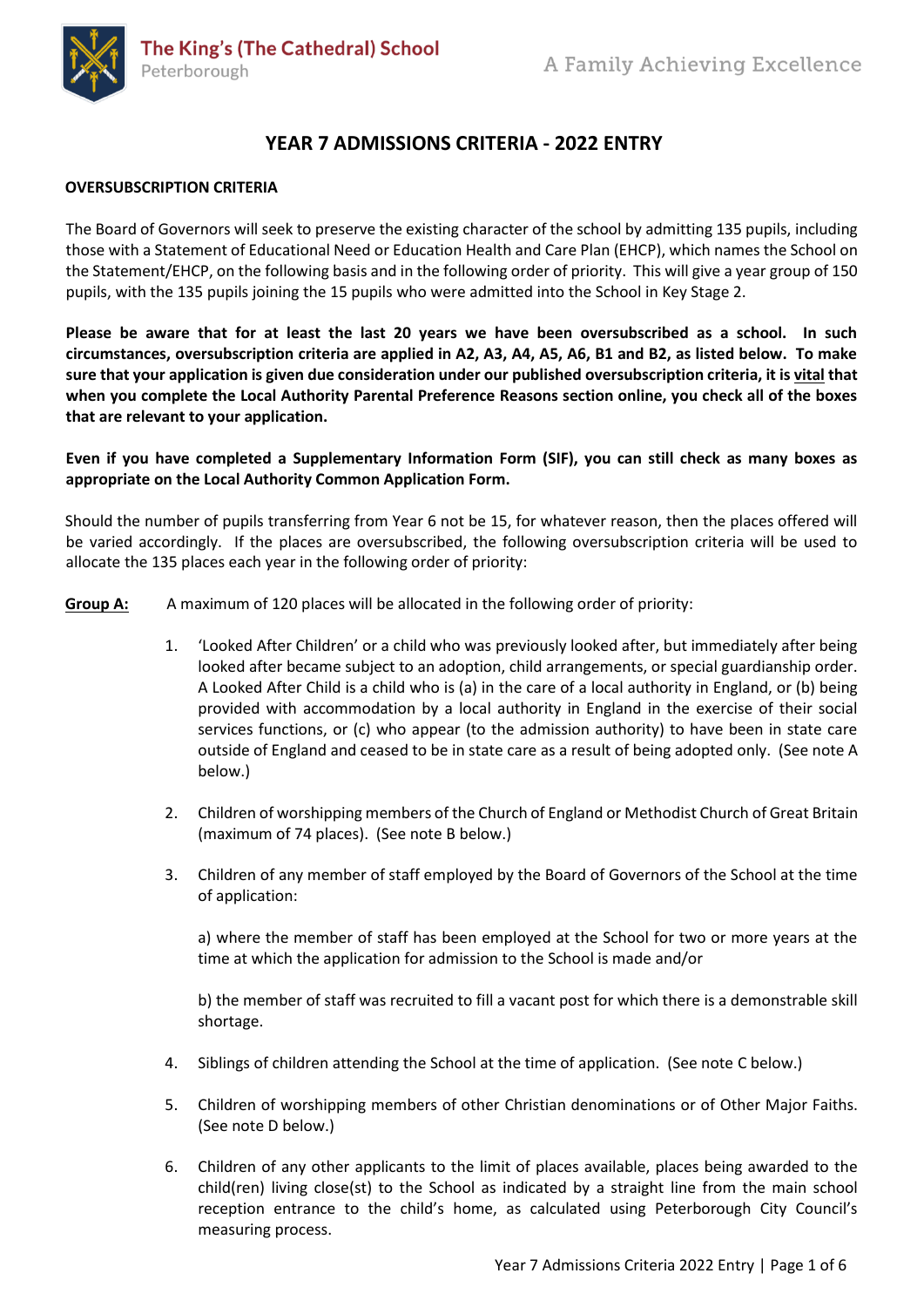- **Group B:** Pupils allocated by ability as measured by the School's assessment procedures in merit order for a maximum of 15 places.
	- 1. 12 of these places will be allocated on overall academic ability. (See note H below).
	- 2. 3 of these places will be allocated on musical ability. (See note I below).

If there are unallocated places in B1 due to a lack of suitable candidates, these places will be allocated in B2 and vice versa. If there are insufficient successful applicants for B1 and B2, additional places will be allocated in Group A under criteria 3 to 6.

If at any stage, a tie-breaker is required places will be allocated to the child(ren) living close(st) to the School as indicated by a straight line from the main school reception entrance to the child's home, as calculated using Peterborough City Council's measuring process. If this system cannot separate two or more applications, these applications will be further ranked by lottery.

#### **Notes**

A. **'Looked After Children'-** A child or young person is regarded as a 'Looked after Child' when they are accommodated or in care. If they are accommodated this means that their parent(s) retain parental responsibility and can ask for them to be returned home at any time. If they are subject to a Care Order then the local authority in England shares parental responsibility with the parent(s) and decides where the child should live. Looked After Children are cared for in a number of different settings including foster homes, children's homes and residential schools.

**'A child in state care outside of England' –** A child is regarded as having been in state care outside of England if they were in the care of or were accommodated by a public authority, a religious organisation, or any other provider of care whose sole or main purpose is to benefit society, but ceased to be so as a result of being adopted only.

B. **Children of worshipping members of the Church of England and Methodist Church of Great Britain: (These applications must be accompanied by form SIF A2, which is available from the School).**

**In the event that during the period specified for attendance at worship the church has been closed for public worship and has not provided alternative premises for that worship, the requirements of these arrangements in relation to attendance will only apply to the period when the church or alternative premises have been available for public worship.**

Children of Worshipping Members of the Church of England and Methodist Church of Great Britain are defined as those who score above zero on the School's scoring system as described below as the "Marking Process".

In relation to Criteria A2, the Supplementary Information Form (SIF A2) will need to be signed by a Church of England Priest or by a Methodist Minister, or if a Priest or Minister is unavailable during an interregnum, a Church Warden or Church Leader. Evidence of worship from the Priest, Minister or Leader of the religious community concerned, must be submitted on SIF A2. The information should define the worship pattern of the applicant (the parent), who lives at the child's home address, in terms of frequency and duration.

The information on SIF A2 should cover your **whole** attendance record and **current** pattern of worship for the last eight years, or more. If you have worshipped at different churches during the last eight years, or more, a separate SIF A2 from previous parish(es) must be submitted. Where a religious leader has been in post for only a part of the time you have worshipped there, they should state how they are able to confirm your attendance for the whole period. Please note the **maximum** number of marks available for Period of Attendance at Worship is 9.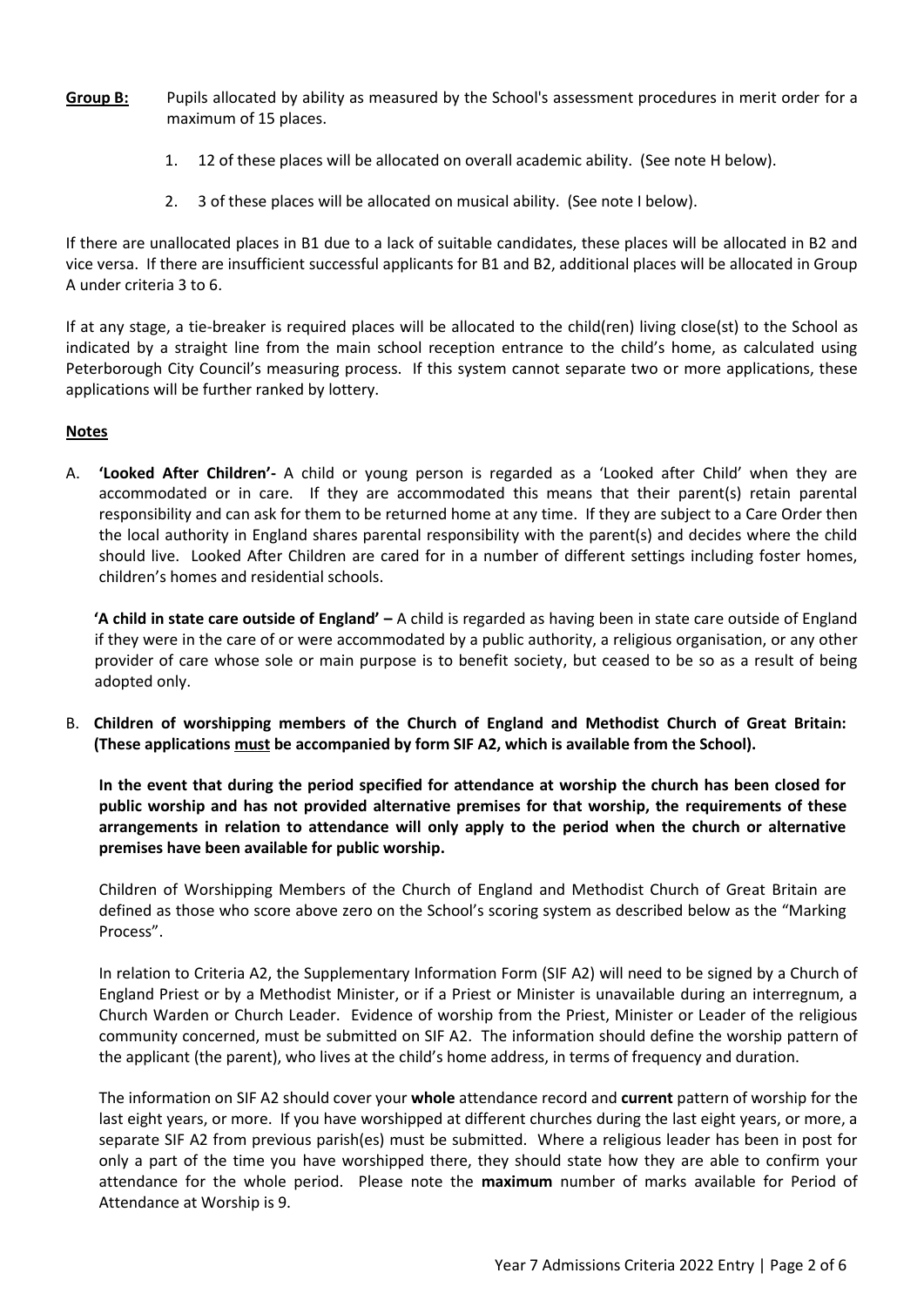## **Criteria A2 Marking Process**

| <b>Frequency of Attendance at Worship</b> | <b>Marks</b> |
|-------------------------------------------|--------------|
| More than weekly throughout the year      |              |
| Four/Five times per month                 |              |
| Three times per month                     |              |
| Fortnightly                               |              |
| Monthly                                   |              |
| Major Festivals only                      | ո 5          |

| <b>Period of Attendance at Worship</b> | <b>Marks</b> |
|----------------------------------------|--------------|
| Greater than 8 years                   | 9            |
| Between 7 and 8 years                  | 8            |
| Between 6 and 7 years                  |              |
| Between 5 and 6 years                  | h            |
| Between 4 and 5 years                  |              |
| Between 3 and 4 years                  |              |
| Between 2 and 3 years                  | ς            |
| Between 1 and 2 years                  |              |
| Less than 1 year                       |              |

The **total** mark awarded for each application will be the product of the marks for frequency and period of attendance for worship, (i.e. frequency mark multiplied by period of attendance mark). Places are offered strictly in descending order of each applicant's **total** mark.

The evidence on Criteria A2 Supplementary Information Form (SIF A2) will be used by the Board of Governors in determining which applicants are awarded places. The evidence will help the Board of Governors assess the commitment, in terms of frequency and duration, which the applicant has devoted to their religious community.

## C. **Children are siblings if:**

A brother or a sister, half-brother or sister, adopted brother or sister, stepbrother or sister, or the child of a parent/carer's partner, and in every case the child must be living in the same family unit at the same address.

D. **Children of worshipping members of Other Christian denominations and Other Major Faiths: (These applications must be accompanied by form SIF A5, which is available from the School).**

**In the event that during the period specified for attendance the relevant place of worship has been closed for public worship and has not provided alternative premises for that worship, the requirements of these arrangements in relation to attendance will only apply to the period when the relevant place of worship or alternative premises have been available for public worship.**

i) For parents/carers to be 'worshipping members', the applying parent/carer of the child, who lives at the child's home address, needs to be regarded by the priest/minister/worship leader as being part of the worshipping community at the church/worship centre. A church/worship centre will be determined by the award of a worship license as issued by the Local Authority. This would not necessarily mean that the parent/carer is a "Member" in the technical sense (e.g. through baptism, confirmation or electoral roll) but would imply a pattern of attendance at worship (on Sunday or at other times) that is more than "occasional" and **has been sustained for at least five years.** All SIF A5 Forms that are supported in this way will then be ranked by a lottery. Each application will be allocated a number and the numbers will be drawn at random to produce the rank order that will determine which children are awarded a place in this category.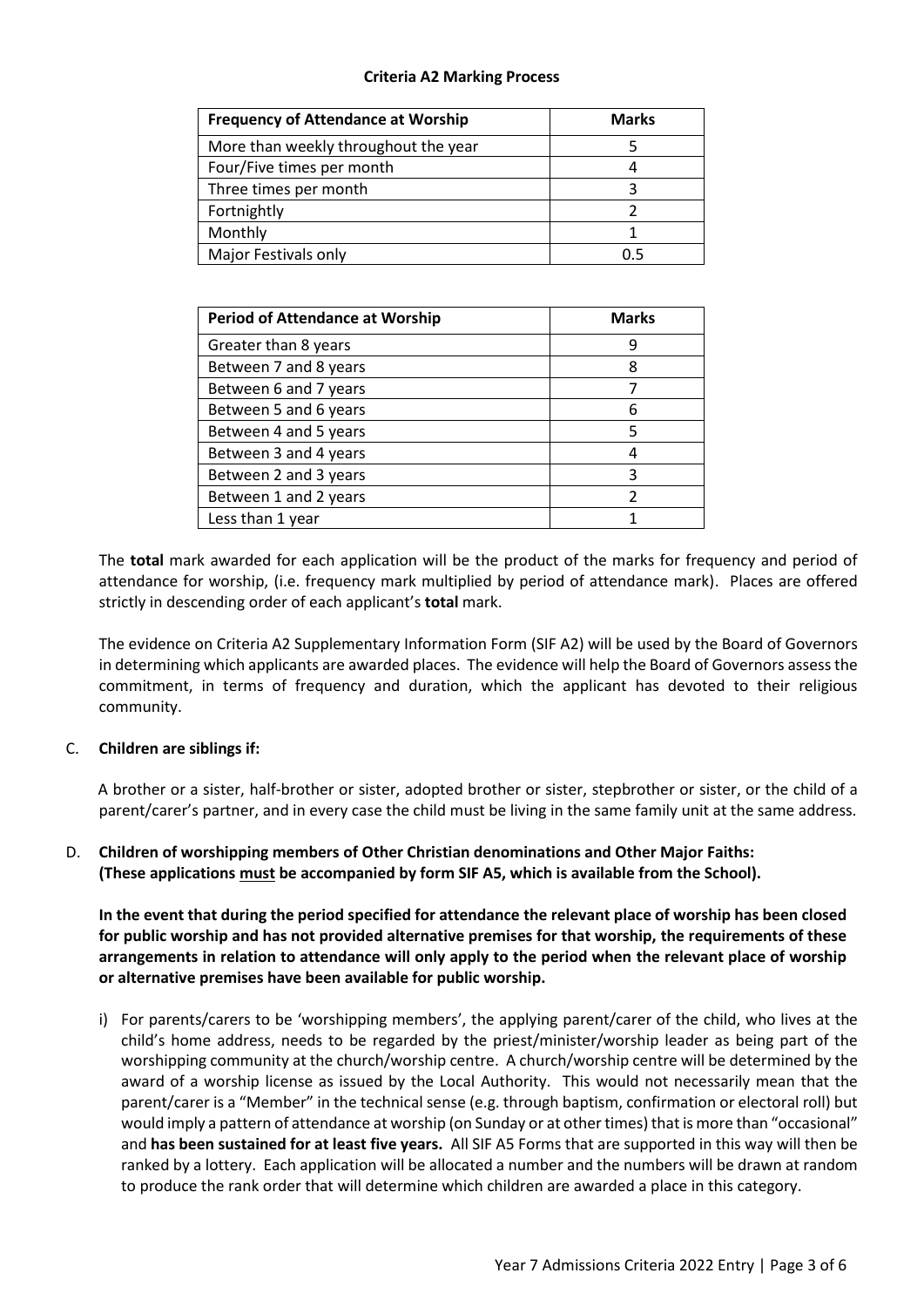ii) Children of worshipping members of 'Other Christian denominations' are defined as members of any Church that is a member of Churches Together in England, or the Evangelical Alliance.

The following denominations are affiliated to Churches Together in England:

Antiochian Orthodox Christian Archdiocese of the British Isles + Ireland (2005) Apostolic Pastoral Congress (2011) Armenian Orthodox Church (2013) Assemblies of God (2012) Baptist Union of Great Britain (1990) Calvary Church of God in Christ (2017) Catholic Bishops' Conference of England and Wales (1990) Church of England (1990) Church of God of Prophecy (2005) Church of Scotland (Presbytery of England) (1993) Churches in Communities International (2010) Congregational Federation (1990) Coptic Orthodox Church (2003) Council of African and Caribbean Churches UK (1990) Council of Lutheran Churches (1990) Council of Oriental Orthodox Churches (temporarily defunct) (1990) Elim Pentecostal Church (2009) Evangelical Lutheran Church of England (2011) Evangelische Synode Deutscher Sprache in Großbritannien (2007) Exarchate of Orthodox Parishes of the Russian Tradition (Ecumenical Patriarchate) (2006) Free Church of England (2010) Ground Level (2012) Ichthus Christian Fellowship (1998) Independent Methodist Churches (1990) Indian Orthodox Church (2013) International Ministerial Council of Great Britain (1990) Ixthus Church Council (2016) Joint Council of Churches for All Nations (1990) Mar Thoma Church in Europe (2009) Methodist Church (1990) Moravian Church New Testament Assembly (1990) New Testament Church of God (2006) Oecumenical Patriarchate (1990) Pioneer (2012) Redeemed Christian Church of God (2007) Religious Society of Friends (1990) Ruach Network of Churches (2014) Russian Orthodox Church (Moscow Patriarchate) (1990) Salvation Army (1990) Seventh-day Adventist Church (observer) (2002) Transatlantic Pacific Alliance of Churches (2005) Unification Council of Cherubim + Seraphim Churches (Europe Chapter) (1990) United Kingdom World Evangelism Trust (2015) United Reformed Church (1990) Wesleyan Holiness Church (1990)

- iii) To confirm whether your Church is a member of the **Evangelical Alliance**, please visit the following website; <http://www.eauk.org/connect/find-a-church.cfm>
- iv) Children of members of the following major faiths: Islam, Hinduism, Judaism, Sikhism and Buddhism.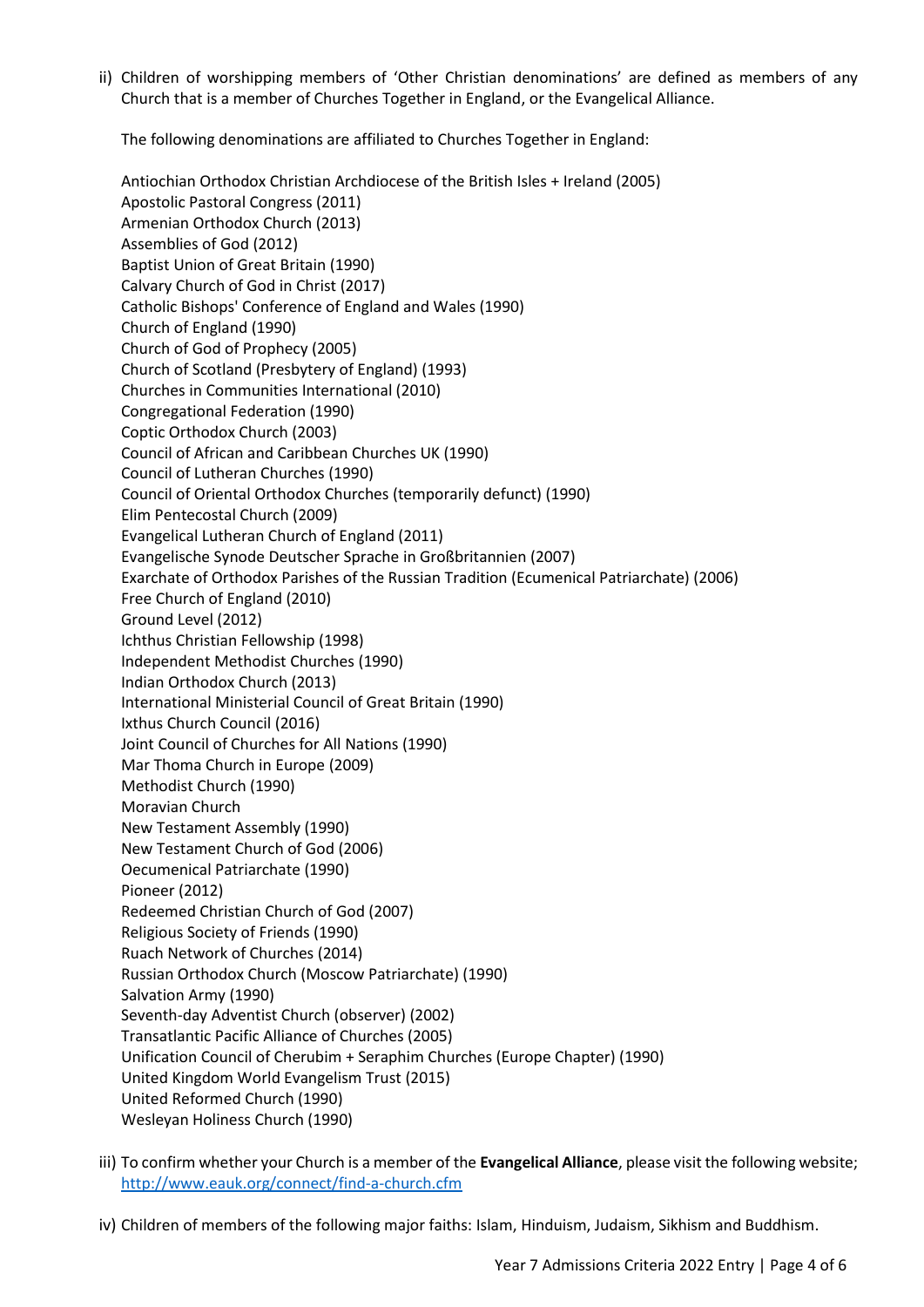E. **The relevant sections of the SIF/A2/A5 form should be filled in by the applying parent and then sent to the priest/religious leader for completion. Once the form has been completed, the applying parent should return it to the School.**

**The address submitted on Supplementary Information Forms(SIF A2 and SIF A5) should be the child's home. This is the home at which the child spends the majority of school week nights (Sunday – Thursday inclusive).** 

- F. The Board of Governors will deal with late applications after all of the 'on time' applications have been processed.
- G. Parents/Guardians/Carers not offered a place for their child due to the School having admitted up to the published admission number (PAN, 135) will be advised of their right to appeal.
- H. Pupils admitted to Category B1 will have taken the Governors' Entrance Examination and will have been ranked in order of merit. The examination consists of tests in English, Mathematics and Verbal Reasoning.

A minimum total score of 100 out of 145 will be required for the child to be considered for admission. Places are offered strictly in descending order of each child's total score. Examples of the English, Mathematics and Verbal Reasoning tests are on The King's (The Cathedral) School website Year 7 Admissions page.

- I. Pupils will be allocated for category B2 by audition, carried out by the Music staff of The King's (The Cathedral) School. At the audition the candidate will be expected to:
	- i) Perform a piece of his/her choice on their main instrument or voice. Candidates who play another instrument may, if they wish, perform a second piece.
	- ii) Respond to various aural tests which might include:
		- 1. Repetition of a melody
		- 2. Clapping a rhythm
		- 3. Identification of time signatures/beats in bars.
	- iii) The following scoring system will be used to determine the successful music applicants:
		- a) Performance of chosen piece

This will be judged and scored by considering both the difficulty of the music performed and the quality of the performance.

| Level of Difficulty | Pass | Merit | Distinction |
|---------------------|------|-------|-------------|
| Grade 3             | 10   | 15    | 20          |
| Grade 4             | 15   | 20    | 25          |
| Grade 5             | 20   | 25    | 30          |
| Grade 6             | 25   | 30    | 35          |
| Grade 7             | 30   | 35    | 40          |

b) Response to tests:

| Level   | Points |
|---------|--------|
| Grade 4 | 5      |
| Grade 5 | 10     |
| Grade 6 | 15     |
| Grade 7 | 20     |